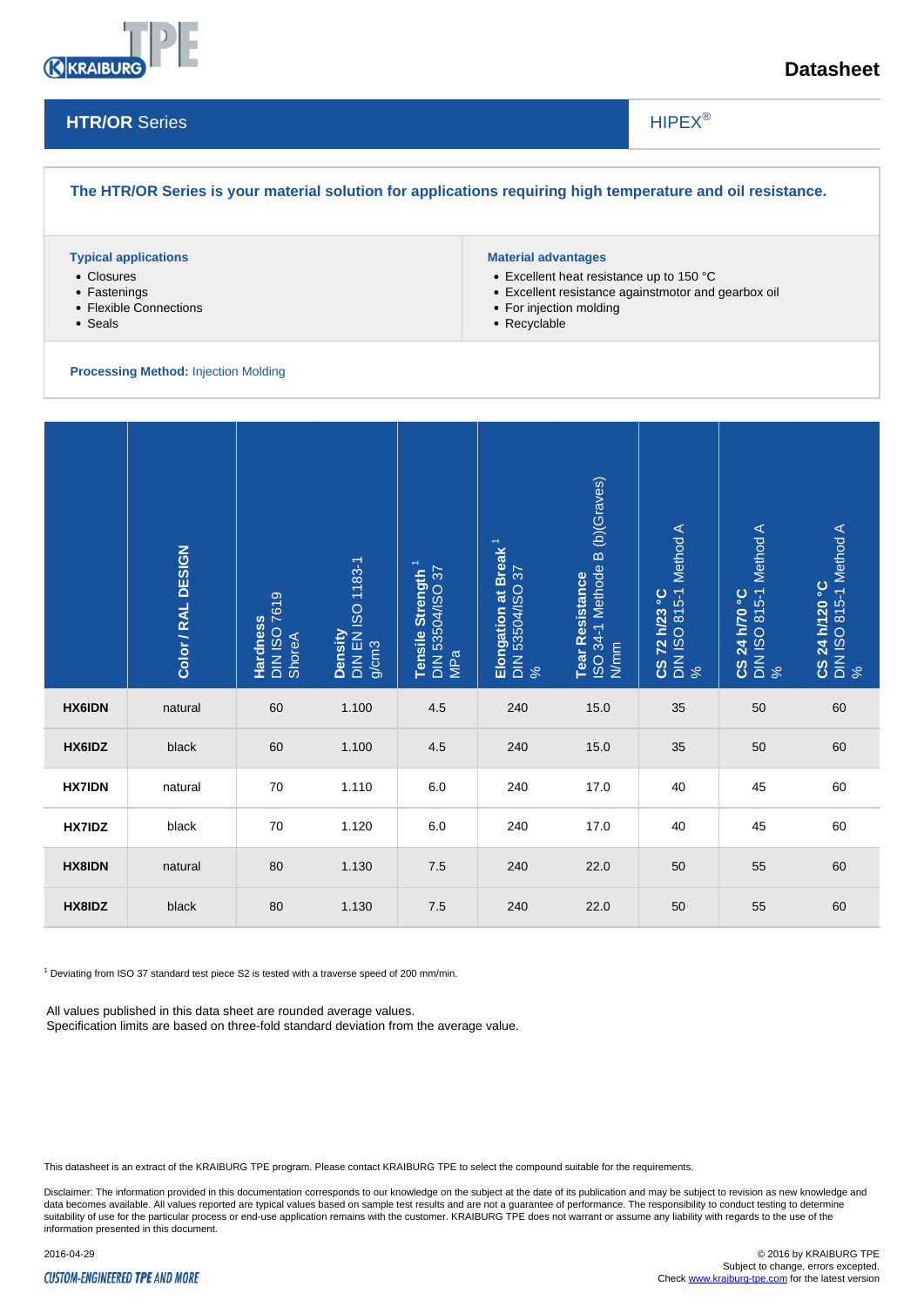# **HTR/OR** Series

# HIPEX®

 $\overline{\phantom{a}}$ 

# **Compression Set**

*<u>AKRAIBL</u>* 

# **Compression Set (acc. DIN ISO 815)**

For the compression set testing the following specimen is used: The specimen is a cylindrical disk shaped 6 mm thick and 13 mm in diameter.



The specimen is compressed by 25%. The compressed specimen is heated to the test temperature. DIN ISO 815 discribes two methods.

Method A: The specimen is allowed to recover immediately after its aging in the oven and then cooled down to room temperature. After 30 minutes the thickness of the specimen is measured and the compression set calculated.

Method B: The specimen is cooled down to room temperature after its aging in the oven and then allowed to recover.

Test results gained from method B are in general higher than from method A.

This datasheet is an extract of the KRAIBURG TPE program. Please contact KRAIBURG TPE to select the compound suitable for the requirements.

Disclaimer: The information provided in this documentation corresponds to our knowledge on the subject at the date of its publication and may be subject to revision as new knowledge and data becomes available. All values reported are typical values based on sample test results and are not a guarantee of performance. The responsibility to conduct testing to determine suitability of use for the particular process or end-use application remains with the customer. KRAIBURG TPE does not warrant or assume any liability with regards to the use of the information presented in this document.